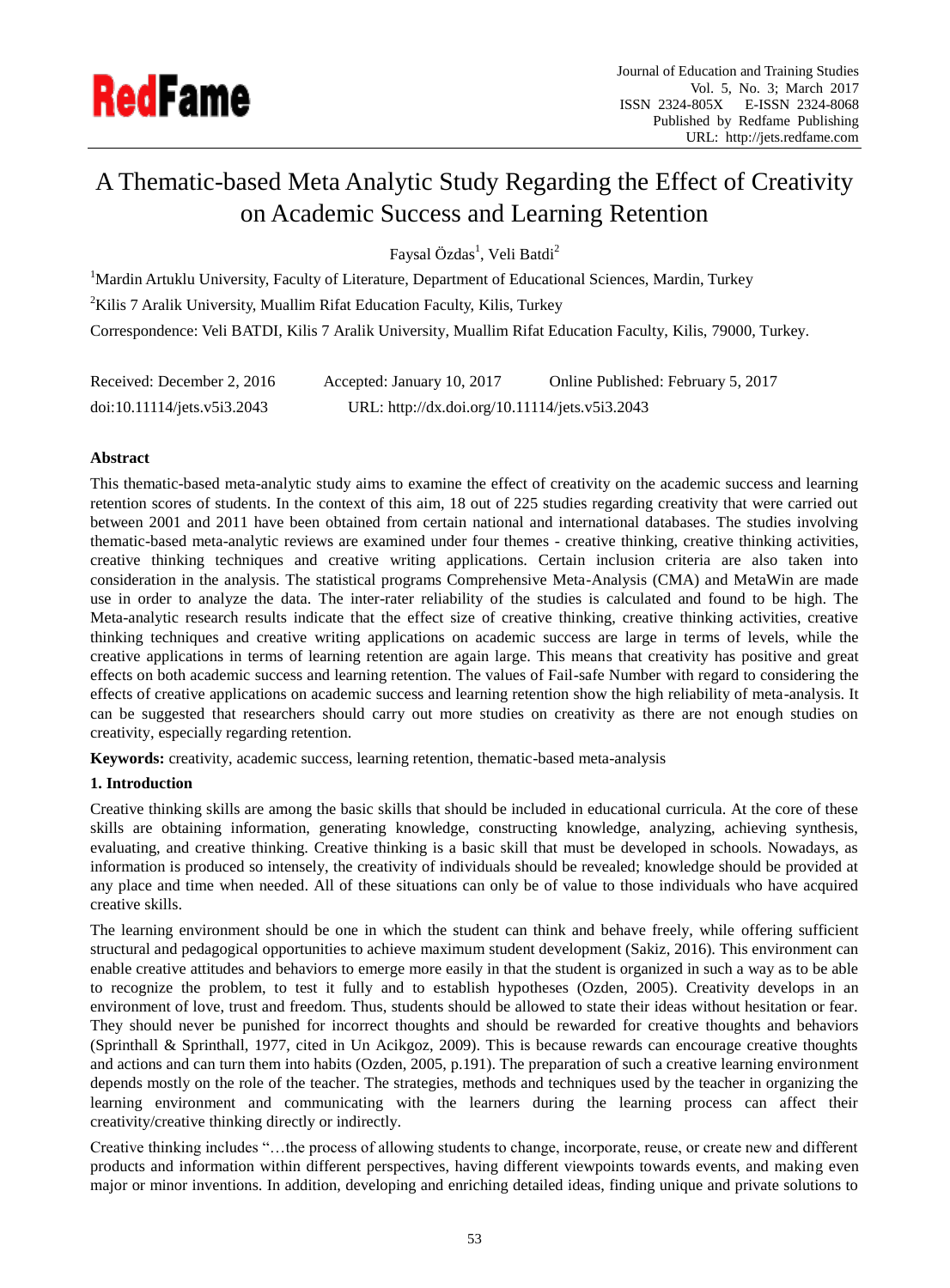problems, bringing out ideas and solutions; viewing a product or an idea with various perspectives or with a holistic approach" (Ministry of Education, 2005). Creative thinking requires skill. In order to reveal that skill, certain characteristics such as fluency, flexibility and authenticity must be found in the individual (Gartenhaus & Ruhiser, 2000). For example, the introduction of a new spice to a meal, or the introduction of a different and new interpretation of a known piece of music, can be described as creativity (Brinkman, 2010). Therefore, in order to reveal the creative skills of students, learning environments that are organized in such a way as to be fluent, flexible and unique, and that comprise new and surprising events, can be prepared for them.

While creative thinking concerns mental activities (Akpinar, 2013), creativity is related to both emotional and mental activities, and relates to any kind of effort and endeavor (Ozden, 2005). Dogan (2011) stated that creativity is the skill to reveal, to form, to create and to discover new or original thoughts, or to produce new products. In addition, Sunbul (2011) expressed that creativity is the act of being sensitive towards problems; determining the deficiencies, gaps and difficulties of knowledge; assessing hypotheses, detecting the possibilities and retrying them, and finally making a relationship with the results. Another definition of creativity can be stated as "… a cognitive process in which the environment or the problem is seen as new and original." (Solso, Maclin & Maclin, 2010). Creativity can be experienced on the part of independent and autonomous individuals. Moreover, there is a need to provide a convenient facility and media for these individuals. Creativity in an individual, therefore, is developed by either external or internal pressure. In terms of internal pressure, the inner world of the individual should achieve creative independence (Inam, 1993). The related process may be supported by exposing the individual to free and unrestricted situations in the learning environment and by making them think differently.

Creativity is a process incorporating originality, adaptation and realization; it is also relates to a person's capacity to produce new original opinions, insights, inventions or productions that are considered by experts as being of scientific, social and technological value. In learning environments in which creativity is recognized, it is not because the teachers carefully organize a creative atmosphere in the process; it is because creative approaches and possibilities support the relationship between teachers, students and the atmosphere of the class (Jones & Wyse, 2004). Thus, teachers, students and the learning environment need to work together so as to ensure a well-balanced relationship. The current paper aims to pay attention to the subject of creativity, and to determine the impact of creativity on academic success and learning retention.

## *1.1 The Purpose of the Research*

In the present research, an attempt has been made to determine the effect of creativity on academic success and retention. In the literature review, certain expressions related to creativity such as "creative thinking", "creative thinking techniques" and "creative performance" are recognized. As these terms are all related to creativity, some of them are selected as the themes for the current research. In addition, while searching the literature, some national studies (Ceran, 2010; Kalkanci, 1991; Kilic, 2009; Ozcelik & Aydeniz, 2012; Solmaz, 1997) and international research studies (Anwar, Aness, Naseer, Khizar & Muhammad, 2012; Candrasekaran, 2013; Tierney & Farmer, 2011) concerning creativity are recorded. However, there seems to be a limited number of articles that examine the effect of creativity on both academic success and learning retention, and include the meta-analytic method that is defined as re-analyzing the results of the studies selected in terms of inclusion criteria (i.e. Byron, Khazanchi & Nazarian, 2010). As a result of meta-analytic reviews, findings collected from different studies have been combined, and general and comprehensive conclusions have been reached. Within this primary aim, answers to the following questions are sought to address the sub-problems related to the research:

- 1) What is the effect size of the creative applications [Creative Thinking (CT), Creative Thinking Activities (CTA), Creative Thinking Techniques (CTT) and Creative Writing Applications (CWA)] on academic success?
- 2) What is the effect size of these same creative applications on learning retention?

## **2. Methodology**

The present study makes use of a meta-analysis method in which a quantitative and formal study design is used to systematically assess previous research studies and to arrive at results about the body of research (Haidich, 2010). In the process of arriving at a general conclusion, the results from different studies regarding the same topics, but collected independently of one another, are re-analyzed and combined to specify the effect of the related topic on the level of learning retention on the part of students (Glass, 1976).

#### *2.1 Literature Review*

A comprehensive literature search of studies carried out between 2001 and 2011 is conducted by using national and international educational databases [Proquest Dissertations and Theses, Google Scholar, the Council of Higher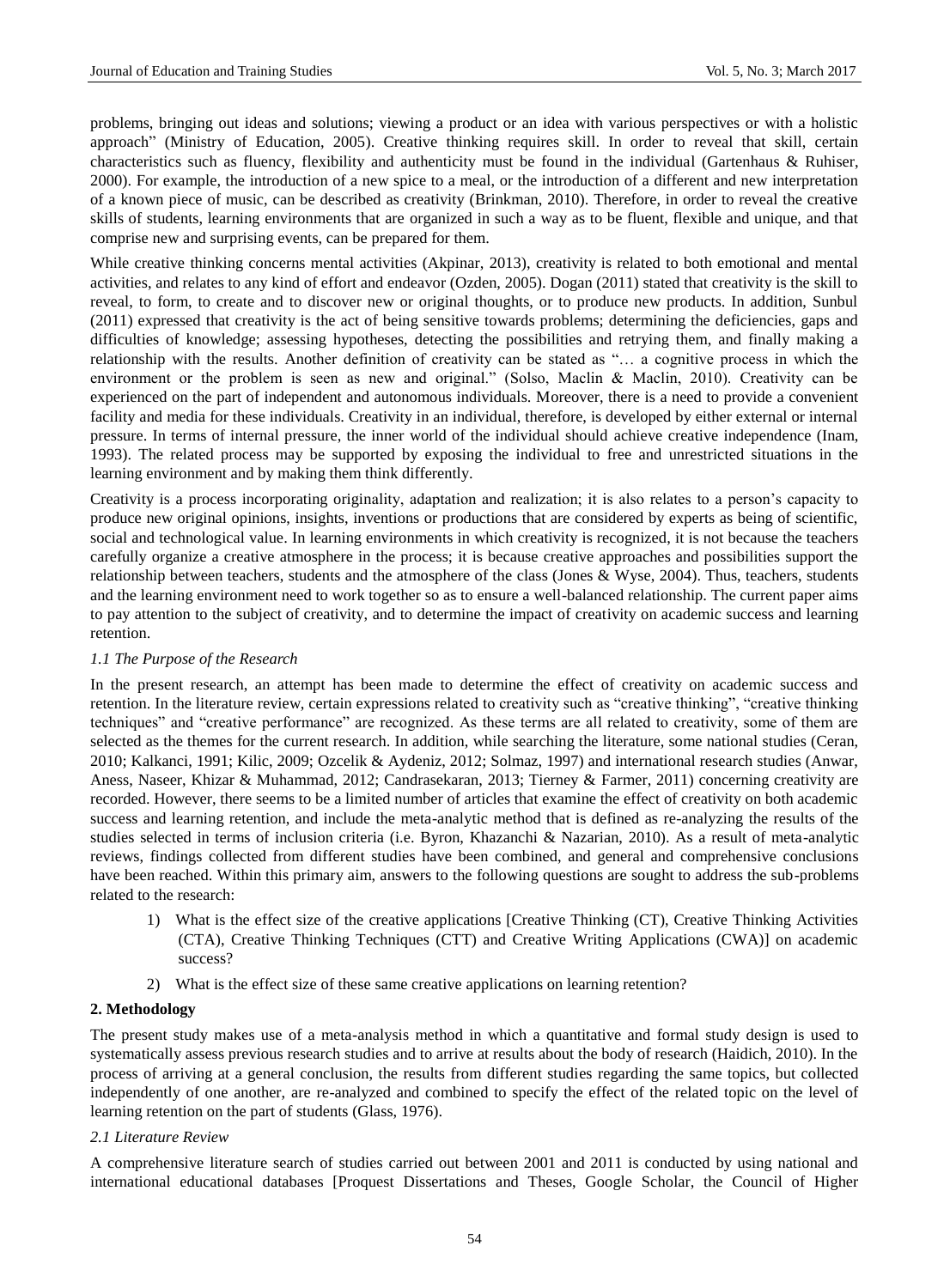Education National Thesis Center, Ebscohost-Eric]. While searching for the subject under consideration, such keywords as *creative thinking* (CT), *creative thinking activities* (CTA), *creative thinking techniques* (CTT), *creative writing applications* (CWA) both in English and Turkish, are used to conduct the search which relates to how the key learning methods are combined with "creativity" and "academic success". As a result of the process, 18 studies are identified. Of this total, seven are about CT, two about CTA, three about CTT, three about CWA and three about creativity on learning retention; all of which are generated from theses (Master's and PhD) and articles.

## *2.2 Inclusion Criteria*

In line with the following inclusion criteria for choosing studies, 18 of 230 studies have met the criteria and are included in the analysis. The inclusion criteria are as follows: *i)* only studies that used experimental and control groups (pretest-posttest control group model) are included. Here, the basic point of the studies is to compare the academic success of a group of students who have been instructed through one of the various creative learning methods such as CT, CTA, CTT, CWA with their counterparts who have been instructed using traditional teacher-based instruction in terms of promoting creativity. *ii)* Studies must have reported sample sizes, means and standard deviations, or t-test values, F-test values, or p-values, so that effect sizes can be calculated (Cooper & Hedges, 1994). *iii)* Studies are selected which have been conducted in any country, but the report had to be available in English or Turkish. *iv)* Studies should have been carried out between 2001 and 2011.

# *2.3 Coding of Studies*

In order to identify and explain the studies included in the analysis in detail, studies are coded in three phases. In the first phase of coding which is entitled "study identity", the study features are categorized such as with regard to the name of the study, the years of publication, the type of publication (published or unpublished), and the authors' information. On the other hand, some information related to the course type, grade levels, and the duration of implementation (weeks, days, months, and terms) are given in the second phase of coding. Finally, sample sizes, means and standard deviation values used in the meta-analytic calculation are given in the third phase of the coding process and entitled "study data".

## *2.4 Independent Variable(s) and Dependent Variable(s)*

As with any experimental and correlational study, meta-analytic reviews include both dependent and independent variables. The independent variables are regarded as study characteristics in the meta-analysis. Study characteristics are related to publication histories (the information concerning publication type, publication year, and author), grade levels, duration of implementation, and study data (value of sample sizes, mean and standard deviation). The dependent variables for this meta-analytic review, on the other hand, are the academic success and the retention scores of students. In order to determine the effect sizes for the dependent variables of academic success and learning retention scores, various experimental settings and tasks are made use of in the studies.

## *2.5 Statistical Analysis*

The collected data are analyzed statistically by using Comprehensive Meta-Analysis (CMA) and MetaWin statistical programs. In meta-analytic studies, there is a statistical value which is calculated so as to reveal the efficiency of the pre-determined factor on the independent variable compared to the counter factor on the same variable. This is referred to as the effect size, and is a way of quantifying the size difference between the experimental and the control groups (Coe, 2002). In this study, Hedges' d formula is useful for the effect size estimation, defined as the difference between the experimental and the comparison groups' means, divided by the standard deviation (Cooper & Hedges, 1994). In addition, so as to determine the total heterogeneity of a sample, a Q statistic which is distributed as a chi-square distribution with k-1 degrees of freedom is used. The k-1 degree of freedom chi-square (χ2) heterogeneity test is considered as the most common test approach to determine heterogeneity by Cochran (Higgins, Thompson, Deeks & Altman, 2003). In order to determine the effect sizes, two models entitled fixed effect models (FEM) and random effects models (REM) are preferred. In terms of FEM, there is a common effect size that underlies all the studies in the analysis, and all studies share a common effect size, while sometimes for REM the effect size varies from study to study (Borenstein, Hedges, Higgins & Rothstein, 2010). At the end of the analytical process, all the statistical data included in the analysis are formed into a common value which has previously been called "the effect size". Then, the values are interpreted using Cohen's (1992) calculation classification which indicates that there is small level of effect size if ES≥  $0.20 \le 0.50$ ; moderate if ES  $\ge 0.50 \le 0.80$  and large if ES  $\ge 0.80$  (Middel & Van Sonderen, 2002). Furthermore, in order to ensure the level of reliability, the research outcomes are calculated using two encoders who have enough experience of the related studies. In order to validate the inter-rater reliability of the studies which are included in the present research, Miles and Huberman's (1994) formula [agreement / (agreement + disagreement) x 100] is applied, and it is found to be 100%. The result shows that the reliability between the researchers and coder is very high.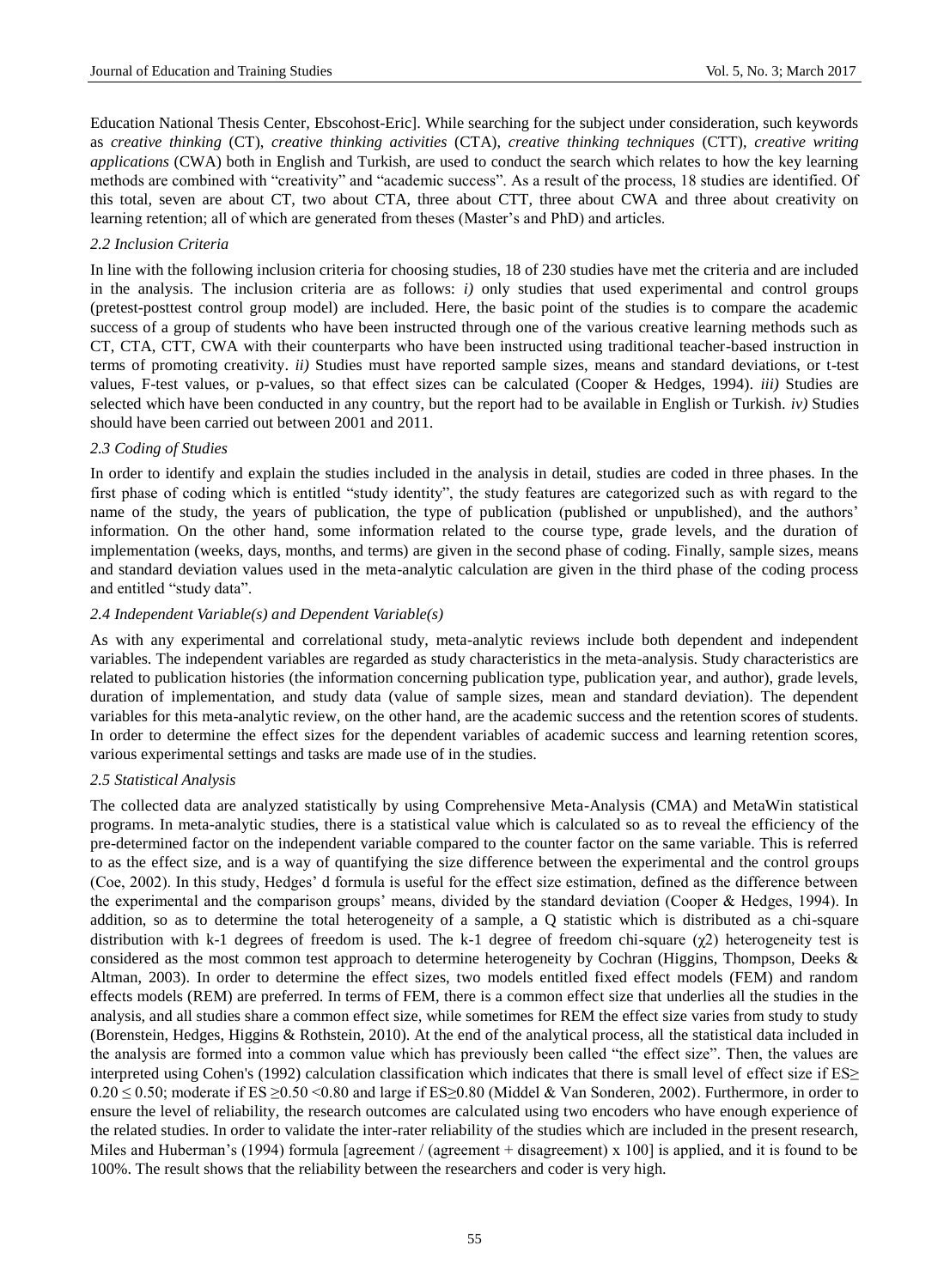#### **3. Results**

This section of the study includes the results regarding the effect of creative thinking applications (CTAps) compared to traditional approaches on academic success and learning retention following the thematic-based meta-analytic reviews. As part of this main aim we answer the question *Do creative learning environments have an effect on academic success and learning retention*? *If so, to what is the effect of creativity?*. While the studies related to creative applications are included in the analysis, they are categorized into four themes as CT, CTA, CTT and CWA. The analysis of each theme is given separately in Table 1 below. Moreover, the analytical data associated with the studies included in the research in terms of their retention scores are presented in Table 2, together with the distribution of homogeneous values, average effect sizes and confidence intervals. In addition, the values of the Fail-safe number  $(FS_N)$  calculated through the MetaWin program according to the themes of the included studies, and the applied test-types are presented in Table 3.

# *3.1 The Results of the Studies Included in the Meta-analysis in Terms of Academic Success Scores Grouped as Thematic-based*

The studies included in the research have been thematized into four groups, one of which is *CT*. The results of the general effect sizes regarding academic success of the studies related to the effect of this theme, and included in the meta-analysis, are indicated in Table 1. As the Q statistical homogeneity test value is seen to be significant, and the fact that changes in the effect sizes is greater than that of changes due to sampling error (Lipsey & Wilson, 2001), REM is accepted for the analysis of these studies.

Table 1. The distribution of homogeneous values, average effect sizes and confidence interval of the studies included in the meta-analysis

| <b>CTAps</b> | Model<br><b>Type</b> | $\mathbf n$    | Z      | $\, {\bf p}$ | Q      | ES    |           | 95% Confidence Interval |                    |  |
|--------------|----------------------|----------------|--------|--------------|--------|-------|-----------|-------------------------|--------------------|--|
|              |                      |                |        |              |        |       | <b>SE</b> | Lower limit             | <b>Upper Limit</b> |  |
| CT           | <b>FEM</b>           | $\tau$         | 11.282 | 0.000        | 35.032 | 1.175 | 0.104     | 0.971                   | 1.360              |  |
|              | <b>REM</b>           | 7              | 5.121  | 0.27326      | 7.592  | 1.336 | 0.261     | 0.825                   | 1.847              |  |
| <b>CTA</b>   | <b>FEM</b>           | $\overline{2}$ | 4.811  | 0.017        | 5.668  | 0.955 | 0.199     | 0.566                   | 1.345              |  |
|              | <b>REM</b>           | $\overline{2}$ | 1.845  | 0.31731      | 1.000  | 0.886 | 0.480     | $-0.055$                | 1.827              |  |
| <b>CTT</b>   | <b>FEM</b>           | 3              | 7.737  | 0.000        | 19.911 | 1.317 | 0.170     | 0.984                   | 1.651              |  |
|              | <b>REM</b>           | 3              | 2.709  | 0.27706      | 2.573  | 1.501 | 0.554     | 0.415                   | 2.587              |  |
| <b>CWA</b>   | <b>FEM</b>           | 3              | 6.204  | 0.043        | 6.314  | 1.125 | 0.181     | 0.770                   | 1.480              |  |
|              | <b>REM</b>           | 3              | 3.521  | 0.34038      | 2.152  | 1.150 | 0.327     | 0.510                   | 1.790              |  |

 $df_{CT}$ :6  $df_{CTA}$ :1  $df_{CTT}$ :2  $df_{CWA}$ :2

As the distribution in Table 1 is seen to be heterogeneous, the efficiency of the instruction involving the use of creative applications and that using traditional approaches are compared by means of REM. As a result of the analysis carried out in this way, the standard error is 0.26 and the upper limit for a confidence interval of 95% is 1.847, while the lower limit is 0.825 and the effect size is ES= 1.336. It can be stated that the value of the effect size is in a wide interval according to Cohen's (1992) classification. Consequently, the implementations based on creative thinking have a positive effect on academic success. Moreover, when the statistical significance is calculated according to the z-test, the value is found to be 5.121 (p=0.27326). According to the data from seven studies analyzed through the use of REM, the value of the Q statistical homogenous test is calculated as 7.592. In a 95% significance level from the  $\chi^2$  (chi-square) table, the critical value, with six degrees of freedom, is found to be 12.592. Therefore, as the Q statistical value does not exceed the critical value of the  $\chi$ 2 distribution, the homogeneity belonging to the distribution of effect sizes is accepted in the REM. In other words, it can be inferred that the distribution of the effect sizes has a homogeneous nature in terms of the REM.

The statistical analysis of two studies under the theme of *CTA* is presented in Table 1. Following the analysis of these studies according to the REM, the average effect size is found to be 0.886 in favor of CTA. The calculated effect size is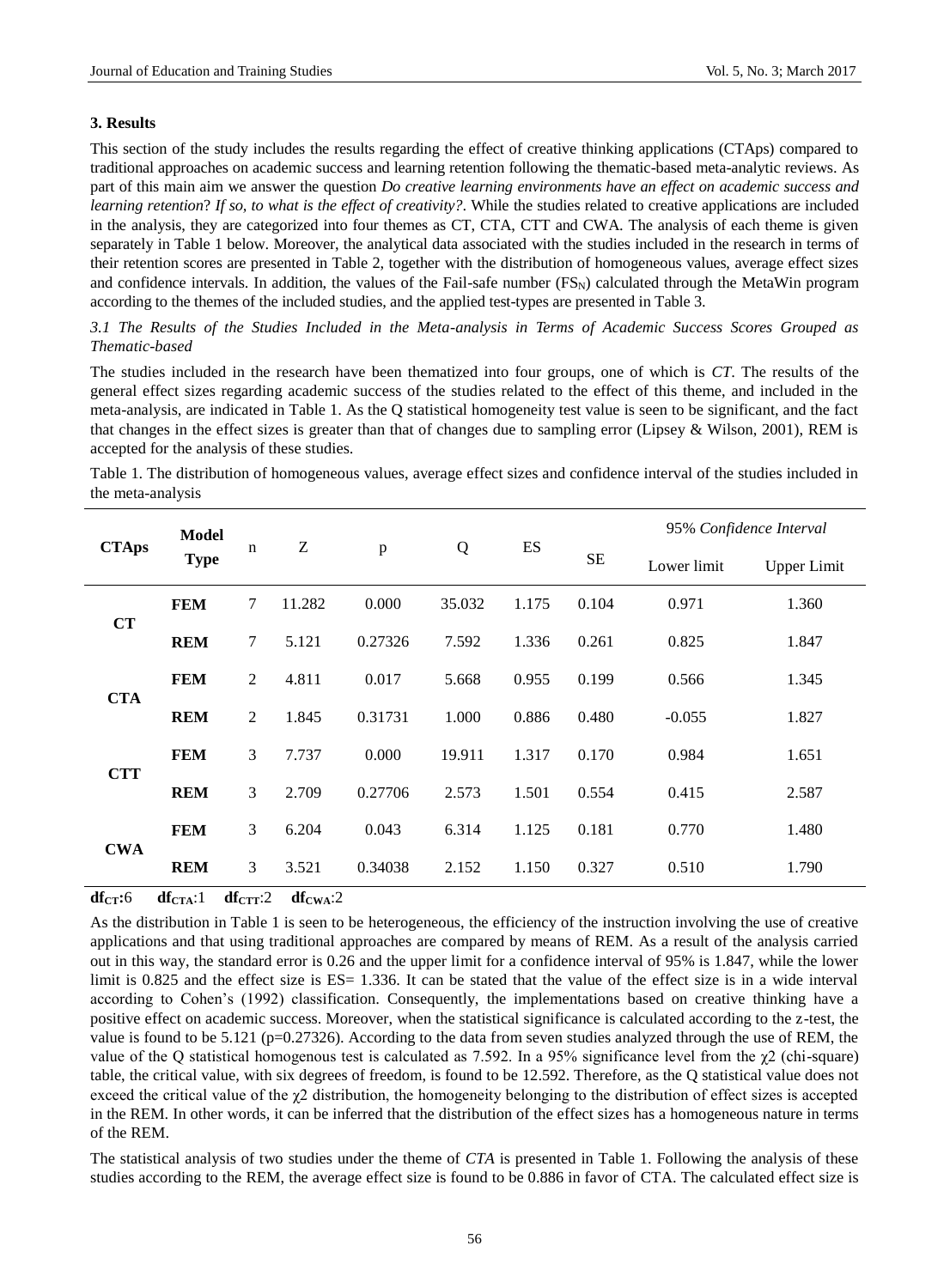seen to be wide, according to Cohen (1992). The z-test calculation for the statistical significance indicates that the z value is 1.845, while the value of p is 0.31731. This means that there is no statistical significance. On the other hand, the scores of the studies included in the meta-analysis in terms of CTT are calculated according to the REM. Following the analysis associated with the related model, the standard error is calculated as 0.554, and the upper limit for the 95% confidence interval is 21587, while the lower limit is 0.415 and the average effect size 1.501. This value is understood to be in favor of CTT. According to Cohen (1992), the value can be expressed to be in wide range which can be also interpreted as taking the view that the students' scores with the use of CTT is greater than with the use of traditional approaches.

The scores of the three studies regarding CWA are analyzed following the inclusion of these three studies in the meta-analysis. With a 95% significance level from the  $χ$ 2 table, the distribution of  $χ$ 2 with two degrees of freedom is found to be 5.991. As it is recorded that a Q statistical value of 6.314 exceeds the critical value (χ2(0.95)=5.991), analyses are done according to the REM. Thus, the average effect size is found to be 1.150 and in favor of CWA. Moreover, the calculated z-test value is found to be  $z=3.521$ , while the value of p is 0.34038. These values reveal that there is no statistical significance in the analysis. In this section we have considered the analytic results of academic success scores regarding CT, CTA, CTT and CWA. However, a limited number of studies relevant to the inclusion criteria have been identified; thus, instead of arriving at a final judgment, it is preferred to consider only the current situation. At this point, Rosenberg, Adams and Gurevitch (2000) state that the value of Hedges's g which is used for calculating the effect size can give good results, with at least 5 comparisons. So, in order to generalize the results of the analyses to the related group, there is a need to involve more studies that have been conducted at national and international levels in terms of CWA.

#### *3.2 The Results of the Studies Included in the Meta-analysis in Terms of Learning Retention Scores*

Table 2. The distribution of homogeneous values, average effect sizes, confidence interval of studies involving retention scores and included in the meta-analysis

| Test Type | Model<br>Type | n        | Z     | P     | O     | df | ES    | % 95 Confidence Interval |             |
|-----------|---------------|----------|-------|-------|-------|----|-------|--------------------------|-------------|
|           |               |          |       |       |       |    |       | Lower Limit              | Upper Limit |
| Retention | <b>FEM</b>    | 3        | 7.230 | 0.072 | 5.255 | 2  | 1.244 | 0.907                    | 1.581       |
|           | <b>REM</b>    | $\Delta$ | 4.365 | 0.000 | 1.826 |    | 1.311 | 0.723                    | 1.900       |

The retention scores of the studies regarding creative thinking applications (CTAps) are analyzed with the use of the convenient SEM model. The distribution of the homogeneous values, average effect sizes and confidence intervals are presented in Table 2. The effect of CTAps on retention scores according to FEM is calculated and the effect size is found to be as ES=1.244. This value is in wide interval according to Cohen's (1992) classification. Thus, the effect of CTAps is recorded to be positive on retention scores. On the other hand, the Q statistical value is calculated at 5.255, while the critical value is found to be 5.991 at a 95% significance level from the  $\gamma$ 2 table with two degrees of freedom. As can be seen, the Q statistical value (5.255) is less than the critical value (5.991). Consequently, the distribution of the effect sizes is stated to be homogeneous, and is accepted in the FEM. However, it is thought that the analyses may also be made in the REM. As a result of calculations in terms of the REM, at a 95% confidence interval, the upper limit is 1.900, the lower limit is 0.723 and the effect size is 1.311. The effect size value is accepted in the large effect interval according to Cohen (1992), which means that the use of CTAps have a positive effect on retention.

Table 3. The fail-safe numbers of studies included in the meta-analysis according to themes and type of test

| (Theme)    | $\mathbf{n}$ | $\mathbf{F}_{\text{SN}}$ | <b>Test Type</b> |   | $\mathbf{n}$ |        |
|------------|--------------|--------------------------|------------------|---|--------------|--------|
| CT         | 7            | 348.6                    |                  |   |              | $FS_N$ |
| <b>CTA</b> | 2            | 13.2                     |                  |   |              |        |
| <b>CTT</b> | 3            | 69.7                     | <b>Retention</b> | 3 |              | 54.2   |
| <b>CWA</b> | 3            | 39.4                     |                  |   |              |        |

In meta-analytic studies, a crucial problem may be that of publication bias in the studies included in the meta-analyses (Rothstein, Sutton & Borenstein, 2005; Vevea & Woods, 2005). It is generally preferred to choose published studies for the analysis which is supposed as a threat as the published studies are based on analyses resulting in measures of statistical significance. As there is a probable threat of publication bias, certain strategies have been suggested for eliminating or preventing such bias, one of which is to determine the fail-safe number  $(FS_N)$  developed by Rosenthal's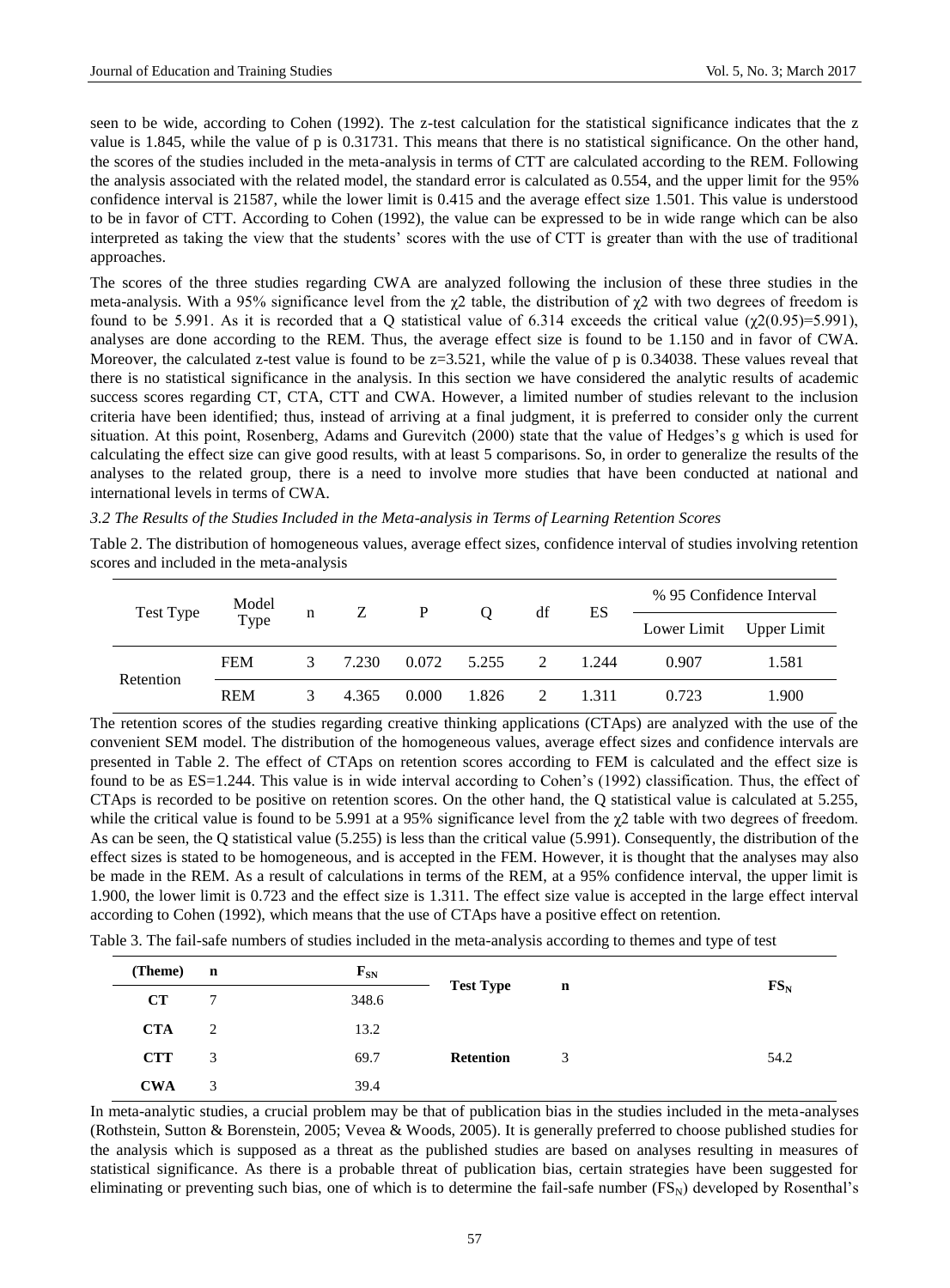(1978) with the aim of estimating the number of unidentified (not including statistical significance) studies. In this study, the values of  $FS_N$  considering the effects of CT, CTA, CTT and CWA on academic success are found to be 348.6; 13.2; 69.7; 39.4 respectively, through the MetaWin program. On the other hand, the calculated value of  $FS_N$  related to the effect of CTAps on retention scores is found to be 54.2. These results mean that when some more studies exceeding the related  $FS_N$  number were included in the analysis, the effect size of CT, CTA, CTT and CWA on academic success and the CTAps on retention would drop to .001. If the numbers of studies that have been included in the analyses are taken into account (CT<sub>Academic success</sub>: 7, CTA<sub>Academic success</sub>: 2, CTT<sub>Academic success</sub>: 3 and CWA<sub>Academic success</sub>: 3, CTApsRetention: 3), it can be stated that the  $FS_N$  numbers very high and the results can be accepted as reliable.

#### **4. Conclusion and Discussion**

In this section of the research, it is intended to discuss the thematic-based meta-analytical quantitative data regarding the effects of CT, CTA, CTT and CWA on academic success and of CTAps on learning retention scores. With this main aim, the results of the creative-based themes above are compared with results of other studies conducted. The results are all correlated with each other. Afterwards, common results acquired from the data are put forward, together with certain suggestions.

One of the purposes of the meta-analytic study has been to examine the efficiency of CT on the academic success of students. When the criterion made use of in the analysis is considered, the effect size of the studies, including students' academic success scores, is found to be 1.175 according to the REM. This value can be considered to be a high one, positive and significant, according to Cohen's classification (1992). Consequently, it can be thought that the efficiency level of CT on academic success is quite high. The result of the study is consistent with both the results of different studies included in the analysis which have demonstrated positive effect sizes (Emir, 2001; Karatas Ozturk, 2007; Aksoy, 2005; Kadayifci, 2008; Ozturk, 2010; Arif Ozerbas, 2011; Koray, Ozdemir, Koksal & Presley, 2007) and also the results of articles (Derin & Demirel, 2011); proposals (Koray, Yaman & Altuncekic, 2004) and dissertations (Vural, 2008; Ayverdi, 2012) which are not included in the meta-analysis. It can be concluded that the results achieved from the above-mentioned studies, and the current study results including the effect of CT on academic success, are quite consistent with each other.

The other aim of the study is to determine the effect of CTA on academic success. Thus the homogeneity test of the studies related to CTA is revealed to be heterogeneous. This means that the data cannot be generalized to the whole population. The calculations are analyzed with respect to the REM instead of the FEM. The results associated with the REM show that the effect size of CTA is found to be 0.886 in favor of CTA. This result can be interpreted as suggesting that the related CTA has a greater effect on academic success scores than do traditional teaching methods. Cohen (1992) also states that this value has a wide interval. In the learning environments in which CTA exists, students are expected to be more successful than those in which traditional approaches are used. The related result obtained from the studies included in the meta-analysis (Akcam, 2007; Ozcan, 2009) is consistent with the results of studies conducted nationally and internationally (Lu, 2002; Karatas & Ozcan, 2010).

The next research result relates to the scores of studies which are related to CTT. Following the analysis in accordance with the REM, the average effect size is found to be 1.501 in favor of CTT. The related effect size is considered to be at a wide interval according to Cohen (1992) which can be interpreted as indicating that the scores of students with CTT applications is greater than that of those taught traditionally. This result is also supported by the studies having wide, positive, meaningful values and which are included in the analysis (Candar, 2009; Ceran, 2010; Gungor, 2006). It can therefore be concluded from the results of the studies that the efficacy level of CTT is quite high.

The studies concerning the CWA and including the meta-analytic criteria (Ozturk, 2007; Tonyali, 2010; Temizkan, 2011) are analyzed with respect to the REM. The effect size is calculated as 1.150 in favor of using CWA in the learning environment. The wide, positive and meaningful value of this result means that the effect level of CWA is high in terms of increasing the students' academic success scores. Similar results can be seen in certain national and international Master's and PhD theses (Acikgoz Karakas, 2011; Aktas, 2009; Beydemir, 2010; Pardlow, 2003) which are not included in the analysis. In other words, it can be concluded that the related applications have a greater effect on the academic success scores of students than traditional approaches. So, it can be recorded that the above-mentioned result of the meta-analysis, including the effect of it on academic success, is quite consistent with the related literature. On the other hand, a study conducted by Temizkan and Yalcinkaya (2013) with the purpose of examining the CWA performances of Turkish teachers who teach at  $6<sup>th</sup>$ ,  $7<sup>th</sup>$  and  $8<sup>th</sup>$  grades at secondary school, different results have been obtained. Turkish teachers state that they generally behaved in the same way as the items written in the scale including the planning aspect of story-based CWA in the scale; while different from the ones including the beginning and ending the plot of CWA. In addition, with regard to the aspect of "heroes", they applied some of the items as medium level while the others were lower. On account of the items considered under the aspects of "place", "time" and "others", they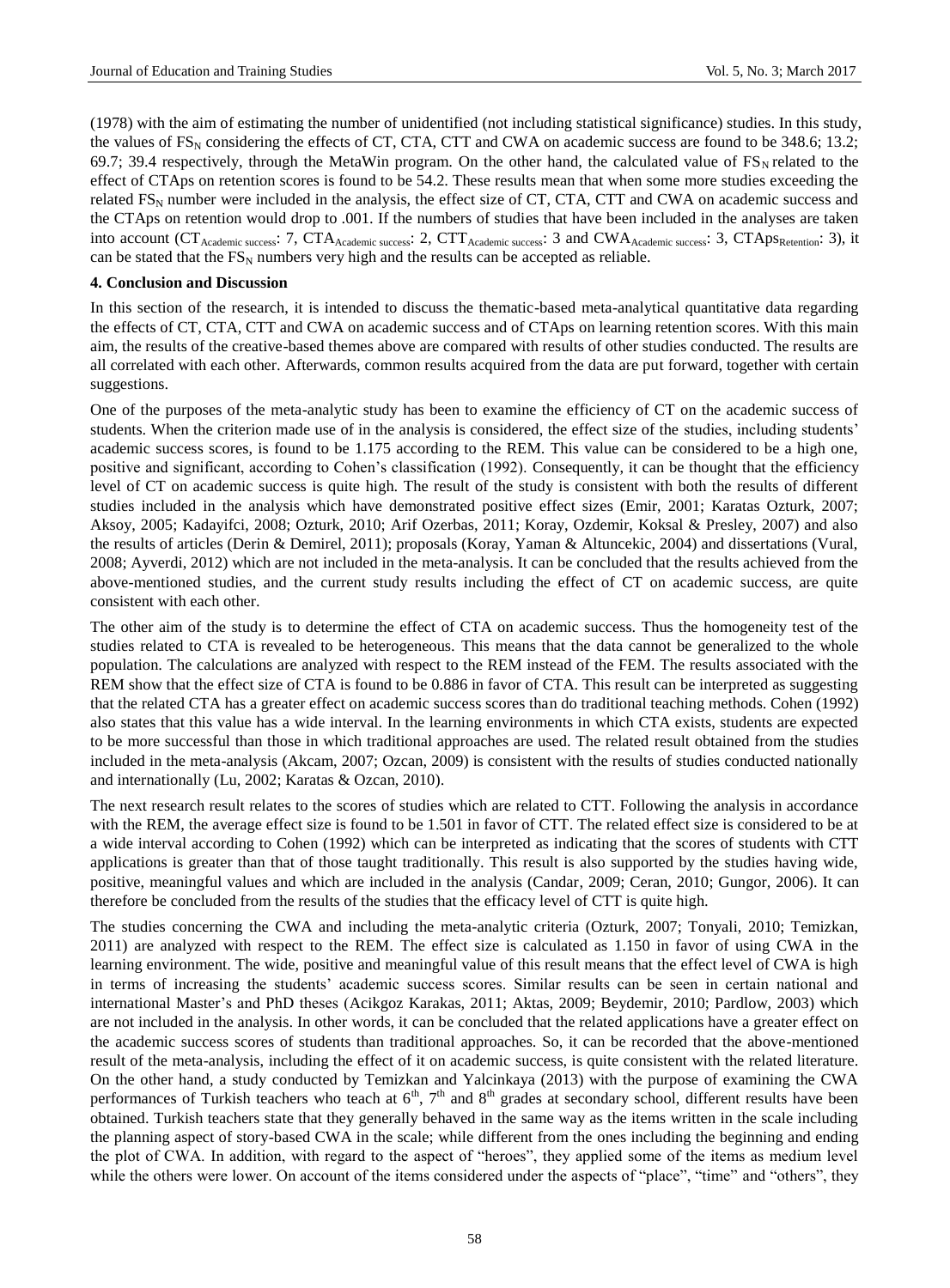stated that they applied them at the medium level. It can therefore be concluded that the story-based CWA was not applied sufficiently and at a satisfactory level by Turkish teachers. With the related result, it can be claimed that the role of teachers in applying CWA is of outstanding importance with regard to students' academic success. A PhD dissertation conducted by Ozturk (2007) includes certain remarkable results, one of which reveals that secondary school education is definitely inefficient in terms of developing students' writing skills, and it is underlined that 2/3 of graduating secondary school students cannot write even a simple letter. The related studies stressed that writing activities are not done enthusiastically; thus this reluctance can cause a feeling of boredom. Moreover, the lack of knowledge which is necessary for the development of sub-skills, of interest in the subject matter, and of motivation while writing prevents students from writing attentively. It is of great importance to make students at this level love writing, take pleasure in writing, express their feelings in writing, and to help them develop their creative skills. It is, therefore, a true conclusion to state that the use of creative writing techniques in learning environments can affect students in terms of developing positive attitudes towards writing, enjoying writing and expressing their feelings and thoughts properly. It is suggested that there is a need to use CWA more commonly and in a more conscious way in educational environments.

The effect of creative applications on students' learning retention scores is the last issue examined in this study. The studies including the retention scores of students (Emir, 2001; Ozerbas, 2011; Ozturk, 2010;) are analyzed with respect to FEM. The effect size is calculated as 1.244 which is considered as being in a wide range according to Cohen (1992). With the related value, thus, it can be claimed that creative applications have a positive effect on learning retention. Furthermore, the Q statistical value (5.255) is recorded as being smaller than the critical value (5.991), which means that the distribution of the effect sizes is homogeneous and is accepted in the FEM. On account of the students' retention score results, the experimental group students who have learned in CTAps-based classes have higher retention scores than those of the control group students in teacher-centered classes.

Finally, in this meta-analytic review, the creative applications thematized in four sub-groups as CT, CTA, CTT and CWA have generally a great effect on students' academic success and retention scores. Moreover, more than one database has been searched so as to access both national and international studies concerned with creativity. However, the fact that there are not enough studies on creativity, especially regarding retention scores, emphasizes the need to carry out more studies of creativity.

#### **References**

*The references marked with an asterisk (\*) are included in the meta-analysis.*

- Acikgoz, K. O. (2011). *The effect of the creative writing techniques to writing skills in English*. (Master's thesis). Eskisehir Osmangazi University, Institute of Education Sciences, Eskisehir, Turkey.
- \*Akcam, M. (2007). *Effects of creative activities on students' attitudes and achievements in primary school science courses*. (Master's thesis). Balıkesir University, Institute of Science, Balıkesir/Turkey.
- Akpinar, B. (2013). *Curriculum development in education*. Data Publication: Ankara.
- \*Aksoy, G. (2005). *The Effect of the scientific method process, which is based on creative thinking, on the learning outcomes in science instruction.* (Master's thesis). Zonguldak Karaelmas University, Institute of Social Sciences, Zonguldak/Turkey.
- Aktas, M. (2009). *The effect of creative writing on achievement and on writing skill in foreign language teaching.* (PhD dissertation). Ankara University, Institute of Social Sciences, Ankara/Turkey.
- Anwar, M. N., Aness, M., Khizar, A., Naseer, M., & Muhammad, G. (2012). Relationship of creative thinking with the academic achievements of secondary school students. *International Interdisciplinary Journal of Education, 1*(3), 44-47.
- Ayverdi, L. (2012). *Implementation of scientific creative activity on the 8. grade of primary school science and technology lesson: The example of the unit of 'Cell Division and Genetics'*. (Master's Thesis). Balıkesir University, Institute of Science, Balikesir, Turkey.
- \*Beydemir, A. (2010). *The effect of creative writing approach on writing attiude, creative writing and writing achivement in Turkish classes at fifth grade in primary. (Master's thesis).* Pamukkale University, Institute of Social Sciences, Denizli/Turkey.
- Borenstein, M., Hedges, L. V., Higgins, J., & Rothstein, H. R. (2010). A basic introduction to fixed-effect and random-effects models for meta‐analysis. *Research Synthesis Methods, 1*(2), 97-111. https://doi.org/10.1002/jrsm.12
- Brinkman, W. B. (2010). Attention-deficit/hyperactivity disorder outcomes for children treated in community-based pediatric settings. *Arch. Pediatr. Adolesc. Med*., *164*(2), 160-165.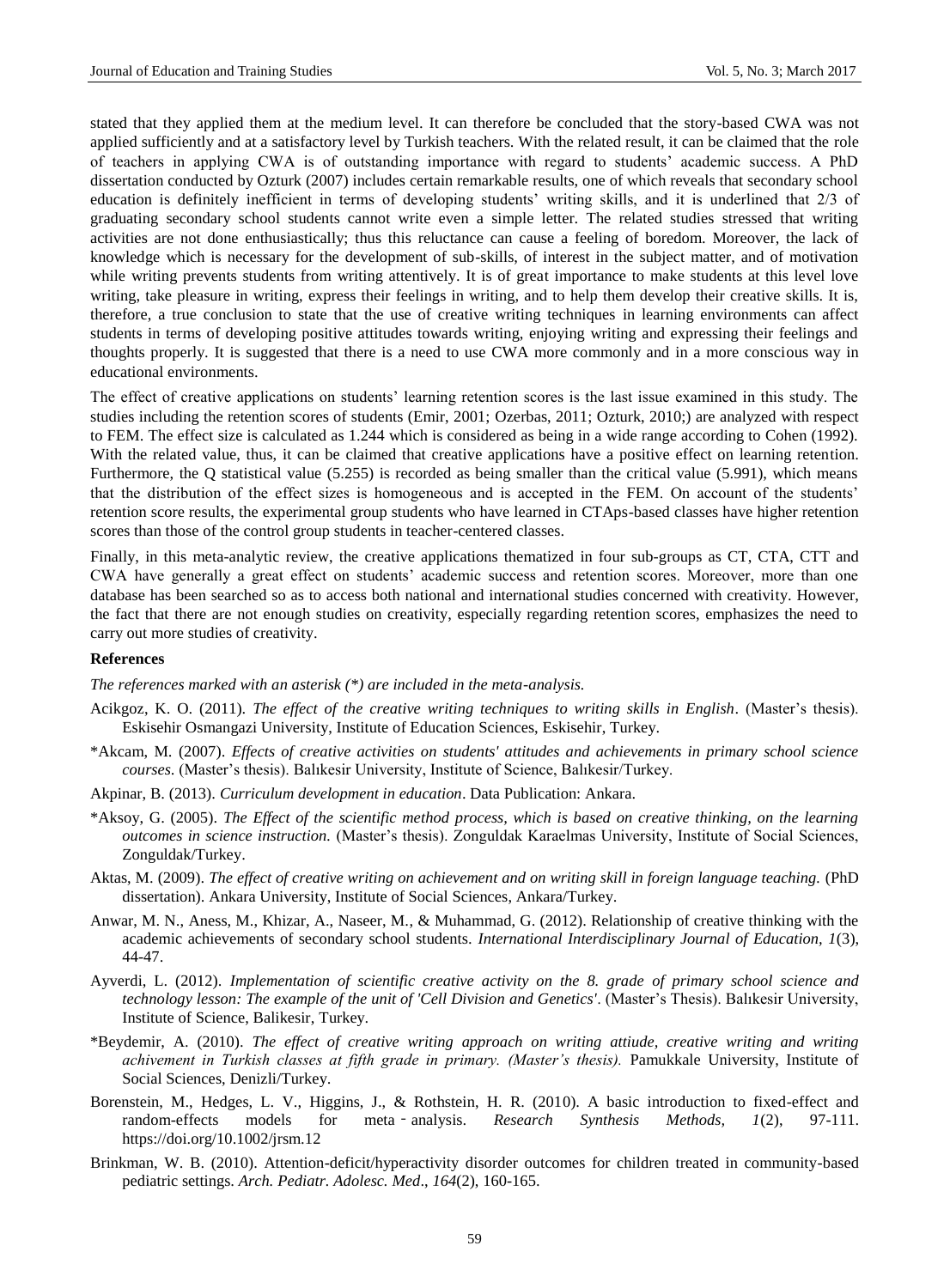- Byron, K., Khazanchi, S., & Nazairan, D. (2010). The relationship between stressors and creativity: a meta-analysis examining competing theoretical models. *Journal of Applied Psychology, 95*(1), 201–212. https://doi.org/10.1037/a0017868
- \*Candar, H. (2009). *The effects of creative teaching techniques on students' academic achievement, attitude and motivation in science education.* (Master's thesis). Marmara University, Institute of Educational Sciences, Istanbul/Turkey.
- Candrasekaran, S. (2013). Creativity and academic achievement of higher secondary school students in Tamilnadu. *International Journal of Humanities and Social Science Invention, 3*(8), 32-36.
- \*Ceran, S. A. (2010). *Effect of science activities created with techniques of creative thinking to student's achievement and attitude.* (Master's thesis). Selcuk University, Institute of Educational Sciences, Konya/Turkey.
- Coe, R. (2002). It's the effect size, stupid: What effect size is and why it is important. *Paper presented at the Annual Conference of the British Educational Research Association,* University of Exeter, England, 12-14 September 2002.
- Cooper, H., & Hedges, L. V. (Eds.). (1994). *Handbook of research synthesis*. New York: Russell Sage.
- Derin, N. & Demirel, E. T. (2011). The effect of organizational creativity on formation of self-organization. *Journal of Organizaiton and Management Sciences, 3*(2), 255-264.
- Dogan N. (2011), Creative thinking and creativity. *New trends in education* (Ed.Ozcan Demirel), Ankara: Pegem Akademi Publication.
- \*Emir, S. (2001). *The Effects of creative thinking on achievement and retention in social science teaching.* (PhD dissertation). Hacettepe University, Institute of Social Sciences, Ankara/Turkey.
- Gartenhaus, A., & Ruhiser, M. (2000). *Creative thinking and museums* (Trans. Ruhiser Mergenci, Bekir Onur) Ankara: Kid Culture and Research and Application Center. Available from: eBook Collection (EBSCOhost), Ipswich, MA. Accessed Nisan 22, 2015.
- Glass, G. V. (1976). Primary, secondary, and meta-analysis of research. *Educational Researcher, 5*(10), 3-8. https://doi.org/10.3102/0013189X005010003
- \*Gungor, G. (2006). *The effect of using creative thinking methods to student's success in teaching geography.* (Master's thesis). Gazi University, Institute of Educational Sciences, Ankara/Turkey.
- Haidich, A. B. (2010). Meta-analysis in medical research. *Hippokratia, 14*(1), 29–37.
- Higgins J. P., Thompson, S. G., Deeks, J. J. & Altman, D.G. (2003). Measuring inconsistency in meta-analyses. *British Medical Journal, 2,* 557-560. https://doi.org/10.1136/bmj.327.7414.557
- Inam, A. (1993). Creativity (Basic terms and theories). *Association of Turkish Education, XVII. Educational Meeting*, 25-26 October, Safak Publication, Ankara/Turkey.
- Jones, R., & Wyse, D. (2004). *Creativity in the primary curriculum*. Great Britain: David Fulton Publishers.
- \*Kadayifci, H. (2008). *The effect of an instructional model based on creative thinking on students' conceptual understanding of separation of matter subject and their scientific creativity.* (PhD dissertation). Gazi University, Institute of Educational Sciences, Ankara, Turkey.
- Kalkanci, A. (1991). *Using dramatization method in pre-school education*. (Master's thesis). Ankara University, Institute of Social Sciences, Ankara, Turkey.
- \*Karatas, O. S. (2007). *The effect of the learning approach based on creative thinking upon the creative thinking and problem solving skills of students*. (Master's thesis). Eskisehir Osmangazi University, Institute of Science, Eskisehir, Turkey.
- Karatas, S., & Ozcan, S. (2010). The effects of creative thinking activities on learners' creative thinking and project development skills. *Ahi Evran University Journal of Education Faculty, 11*(1), 225-243.
- Kilic, S. (2009). *The effect of creative drama on speaking English and student's attitudes towards speaking English*. (Master's thesis). Abant Izzet Baysal University, Institute of Social Sciences, Bolu, Turkey.
- \*Koray, O., Koksal, M. S., Ozdemir, M., & Irfan, P. A. (2007). The effect of creative and critical thinking based laboratory applications on academic achievement and science process skills. *Elementary Online, 6(*3), 377-389.
- Koray, O., Yaman, S., & Altuncekic, A. (2004). The influence creative and critical thinking based on laboratory method on problem solving skills, academic achievement and laboratory attitude level of presevice science teachers. *XIII. National Congress of Educational Sciences, 6-9 July, Inonu University, Education Faculty, Malatya, Turkey.*
- Lu, C. L. (2002). *The effects of creating activities on the learning of selected musical concepts and students' learning attitudes*. (PhD dissertation).University of Illinois at Urbana-Champaign.